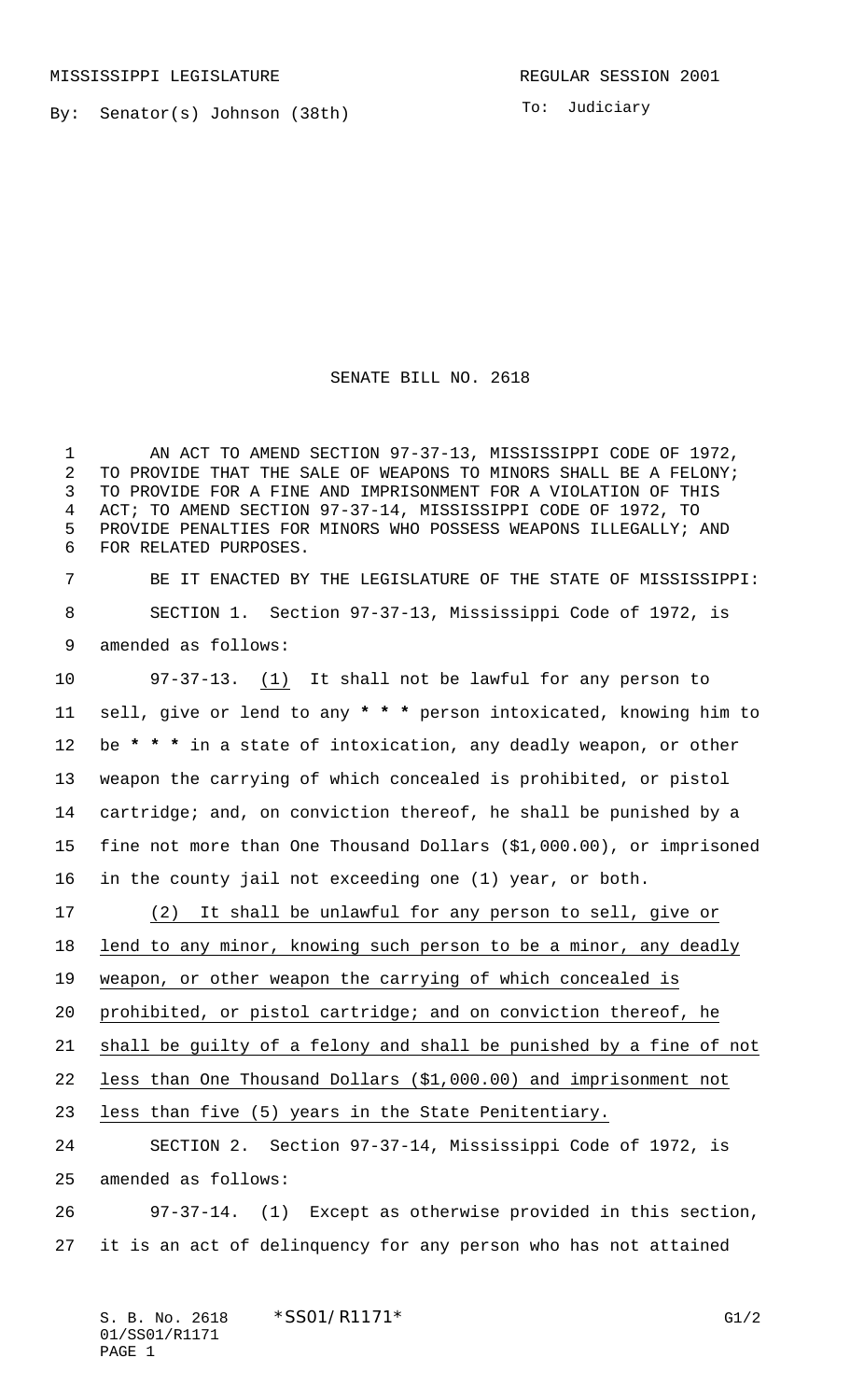S. B. No. 2618 \*SS01/R1171\* 01/SS01/R1171 the age of eighteen (18) years knowingly to have any handgun or other firearm in such person's possession. (2) This section shall not apply to: (a) Any person who is: (i) In attendance at a hunter's safety course or a firearms safety course; or (ii) Engaging in practice in the use of a firearm or target shooting at an established range authorized by the governing body of the jurisdiction in which such range is located or any other area where the discharge of a firearm is not prohibited; or (iii) Engaging in an organized competition involving the use of a firearm, or participating in or practicing for a performance by an organized group under 501(c)(3) as determined by the federal internal revenue service which uses firearms as a part of such performance; or (iv) Hunting or trapping pursuant to a valid license issued to such person by the Department of Wildlife, Fisheries and Parks or as otherwise allowed by law; or (v) Traveling with any handgun in such person's possession being unloaded to or from any activity described in subparagraph (i), (ii), (iii) or (iv) of this paragraph (a) and paragraph (b). (b) Any person under the age of eighteen (18) years who is on real property under the control of an adult and who has the permission of such adult to possess a handgun. (3) This section shall not apply to any person who uses a handgun or other firearm to lawfully defend himself from imminent danger at his home or place of domicile and any such person shall not be held criminally liable for such use of a handgun or other firearm. (4) For the purposes of this section, "handgun" means a pistol, revolver or other firearm of any description, loaded or

PAGE 2